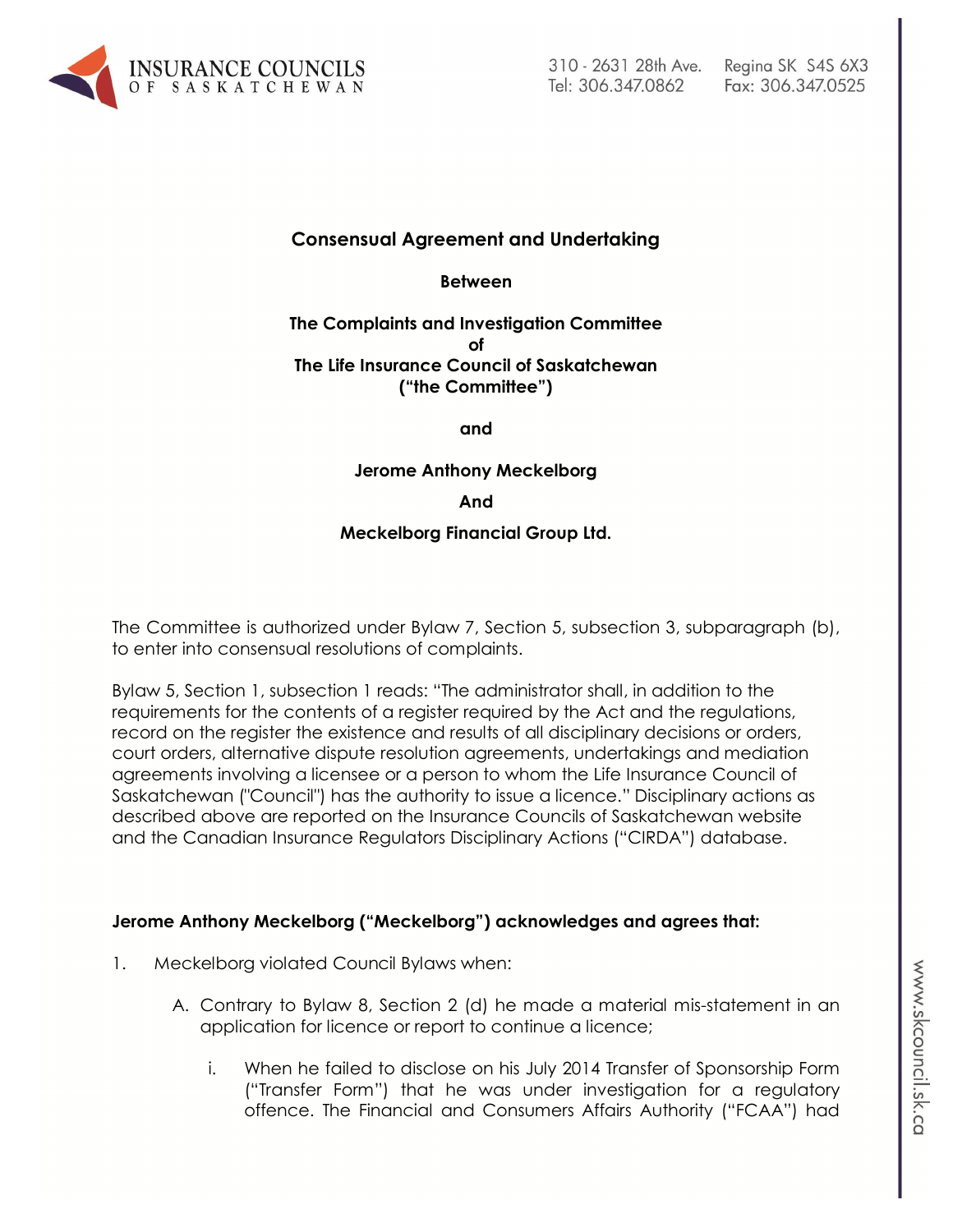issued the Statement of Allegation against him dated November 26, 2013.

- ii. When on July 4, 2014 he declared all statements and answers on his Transfer Form were true and correct; and
- B. Contrary to Bylaw 8, Section 2 (g) a licencee may be guilty of misconduct if the licencee: violates any provisions of the Act, the Regulations or the Bylaws;
	- i. When he failed to notify Council within 30 days of commencement of the 2013 regulatory body proceedings initiated against him by the FCAA on November 28, 2013.
		- As per Bylaw 2, Section 1, subsection  $(4)(c)(ii)$  he failed to notify Council within 30 days of commencement of any professional, occupational or regulatory body proceedings.

## **Meckelborg Financial Group Ltd. ("MFG") acknowledges and agrees that:**

- 2. MFG violated Council Bylaws when:
	- A. Contrary to Bylaw 8, Section 2 (d) it made a material mis-statement in an application for licence or report to continue a licence;
		- i. When it failed to disclose on the July 2014 Transfer Form that Meckelborg as an officer, partner or director of MFG was under investigation for a regulatory offence. The Financial and Consumers Affairs Authority ("FCAA") had issued the Statement of Allegation against Meckelborg dated November 26, 2013.
		- ii. When on July 4, 2014 it declared all statements and answers on the Transfer Form were true and correct.
		- iii. When it failed to disclose on the 2014 Annual Reporting Form ("ARF") that Meckelborg as an officer, partner or director of MFG had been the subject of an investigation by the FCAA.
		- iv. When on September 24, 2014 it declared all statements and answers on the 2014 ARF for were true and correct; and
	- B. Contrary to Bylaw 8, Section 2 (g) a licencee may be guilty of misconduct if the licencee: violates any provisions of the Act, the Regulations or the Bylaws;
		- i. When it failed to notify Council within 30 days of commencement of the 2013 regulatory body proceedings initiated against Meckelborg by the FCAA on November 28, 2013.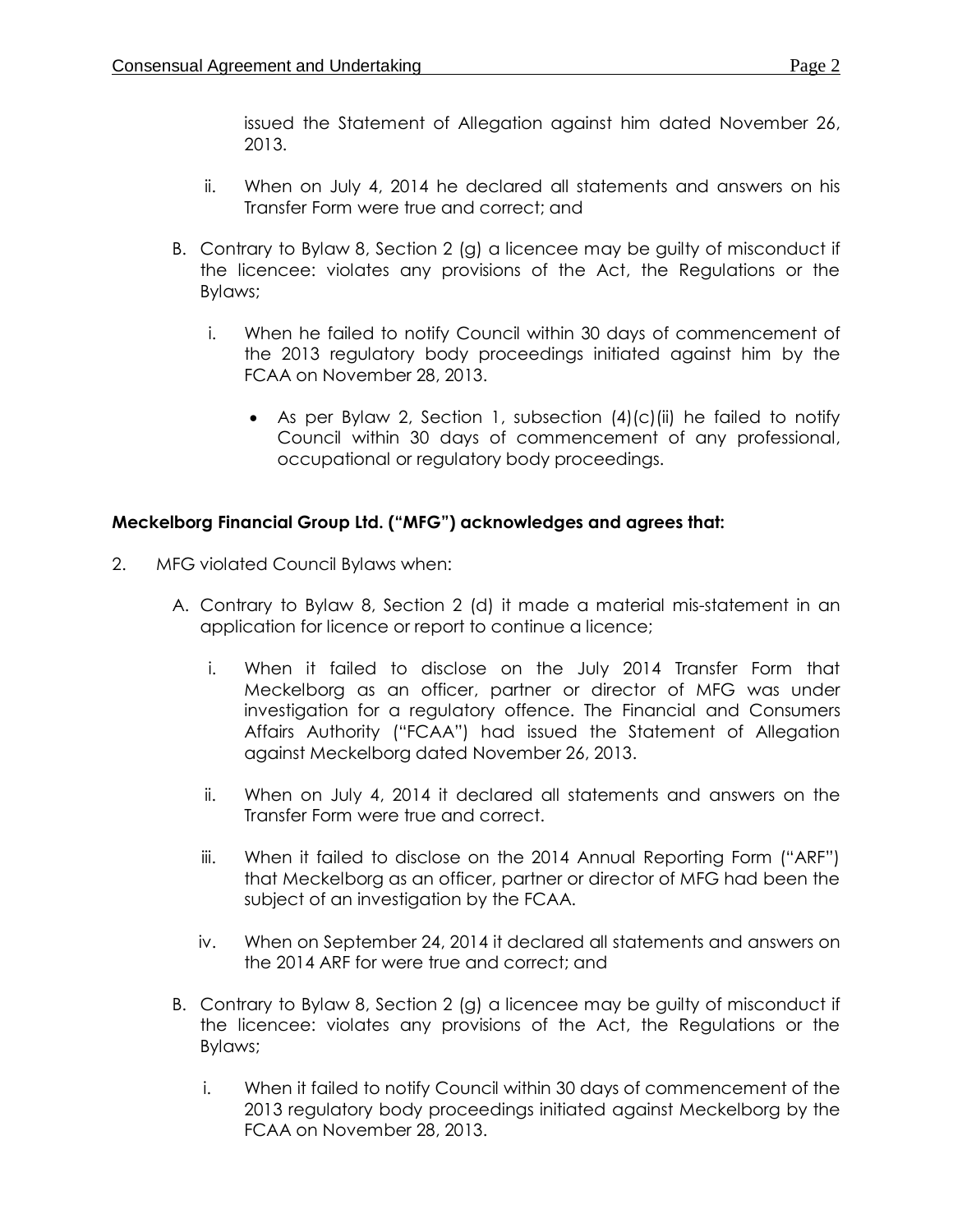- As per Bylaw 2, Section 1, subsection  $(4)(c)(ii)$  it failed to notify Council within 30 days of commencement of any professional, occupational or regulatory body proceedings.
- 3. Meckelborg and MFG's rights to appear before a Discipline Committee of Council have been explained to them and they fully understand their rights and/or obligations under Council Bylaw 10;
- 4. They waive their rights to appear before a Discipline Committee and undertake not to exercise any appeal rights they may have under Council Bylaw 10, Section 3 or *The Saskatchewan Insurance Act,* (the Act) as it relates to matters set out in this Consensual Agreement and Undertaking (Agreement).
- 5. This Agreement does not preclude the Life Council from pursuing any other investigation against Meckelborg and/or MFG for activities not identified in this Agreement that may be in violation of Council Bylaws or the Act.
- 6. They have been advised by the Committee that it is in their interests to obtain independent legal advice before entering into this Agreement.
	- a. Meckelborg and MFG have obtained such independent legal advice and are satisfied with the same, prior to executing this Agreement, or
	- b. Meckelborg and MFG have willingly chosen not to obtain such advice prior to executing this Agreement.
- 7. Meckelborg and MFG hereby affirm that they have read and understood the terms of this Agreement, and are signing it voluntarily and of their own free will.

## **Meckelborg, having waived his rights, undertakes to:**

1. Pay a fine in the amount of \$500.00

# **MGF, having waived it's rights, undertakes to:**

1. Pay a fine in the amount of \$500.00

# **Meckelborg & MGF, jointly or severally agree to:**

- 1. Reimburse Council's investigation costs in the amount of \$550.00
- 2. Pay all fines and investigative costs within 30 days of receipt of this Agreement.